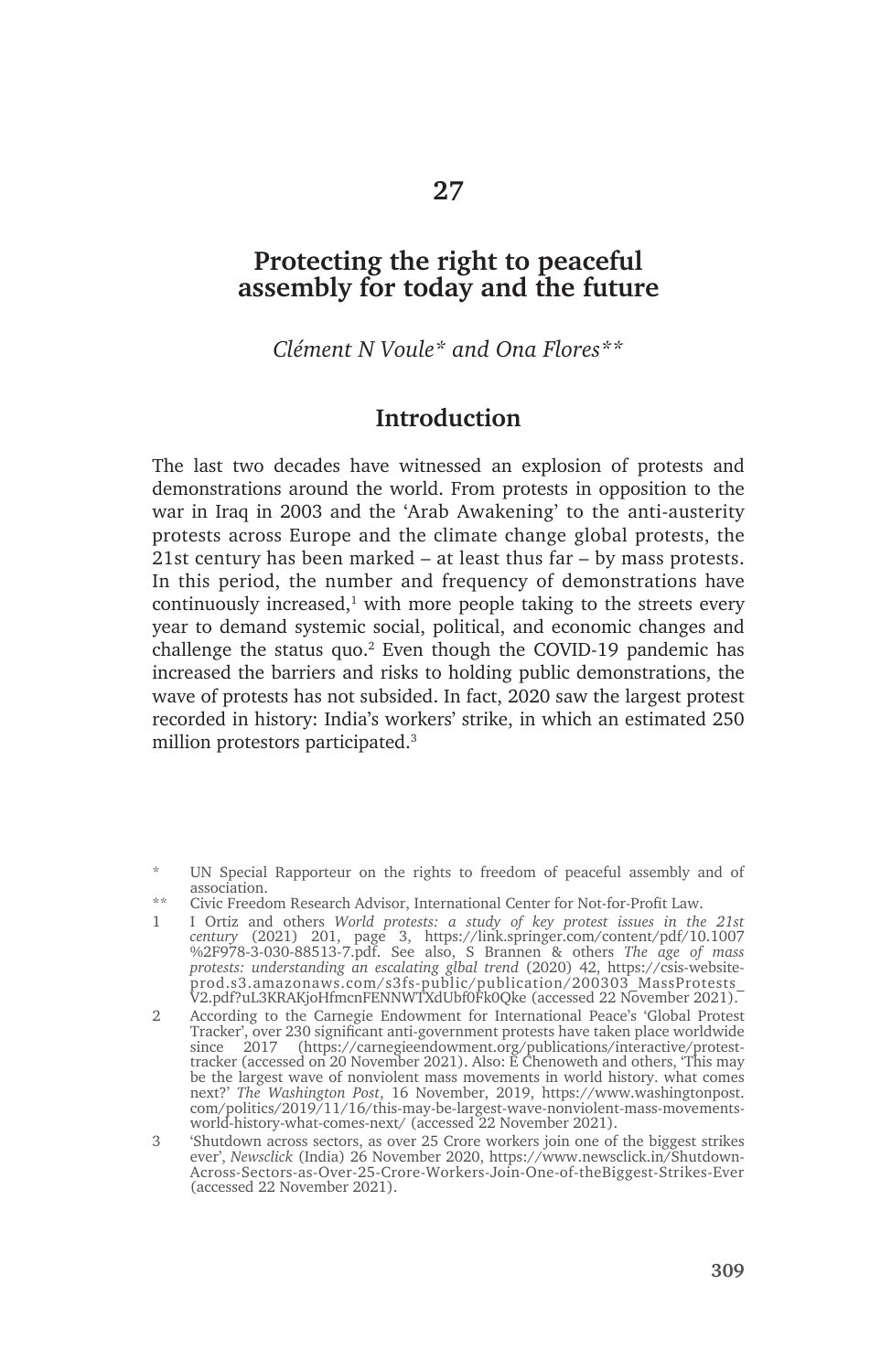The rise in the number of protests has been linked to increased access to digital technologies.4 As recognised by the United Nations (UN) Special Rapporteur on the rights to freedom of peaceful assembly and of association, digital technologies – including the internet, social media platforms, and smartphones – have proved enormously useful for those seeking to exercise the right to peaceful assembly, vastly expanding their capacities to organise and mobilise to advance common interests, including human rights and democracy.5 Social media platforms particularly have lessened the barriers to the formation of protest movements, by expanding the ability of individuals to connect and coordinate with others, capture media attention, and generate greater public engagement around certain issues.

These technologies not only serve as means or tools that facilitate the exercise of the rights of assembly offline, but also as virtual spaces where protests themselves can be carried out, demonstrating a critical interplay between the so called offline and online spheres.<sup>6</sup> This was explicitly recognised by the Human Rights Council during the COVID-19 pandemic, when it stressed that digital technologies 'create space for the holding of assemblies online and may facilitate and enhance the involvement and participation of those often marginalised as well as support the proper management of assemblies and increase transparency and accountability'. 7

However, for all the good that digital technologies have brought to the exercise of the right to peaceful assembly, these technologies have also enabled new and more pervasive forms of repression. Along with internet shutdowns, social media is used to spread misinformation, deploy government sponsored trolling, and mobilise pro-government counterdemonstrations. Digital tools and platforms are now routinely subjected to government surveillance, allowing governments to monitor, infiltrate, and hamper protests movements on a scale and intrusiveness before unimaginable.<sup>8</sup>

International human rights mechanisms have made increased efforts over the last decade to ensure that the world's digital transformation does

<sup>4</sup> E Chenoweth and others, 'This may be the largest wave of nonviolent mass movements in world history. what comes next?' *The Washington Post*, 16 November 2019, https://www.washingtonpost.com/politics/2019/11/16/this-may-be-largestwave-nonviolent-mass-movements-world-history-what-comes-next/ and S Brannen & others *The age of mass protests: understanding an escalating glbal trend* (2020) 42, https://csis-website-prod.s3.amazonaws.com/s3fs-public/publication/200303\_ MassProtests\_V2.pdf?uL3KRAKjoHfmcnFENNWTXdUbf0Fk0Qke (accessed 22 November 2021).

<sup>5</sup> Special Rapporteur on the rights to freedom of peaceful assembly and of association, CN Voule, 'The rights to freedom of peaceful assembly and of association in the digital age' 17 May 2019 (A/HRC/41/41).

<sup>6</sup> As above.

<sup>7</sup> Human Rights Council Res 44/20 of 23 July 2020.

<sup>8</sup> Voule (n 5).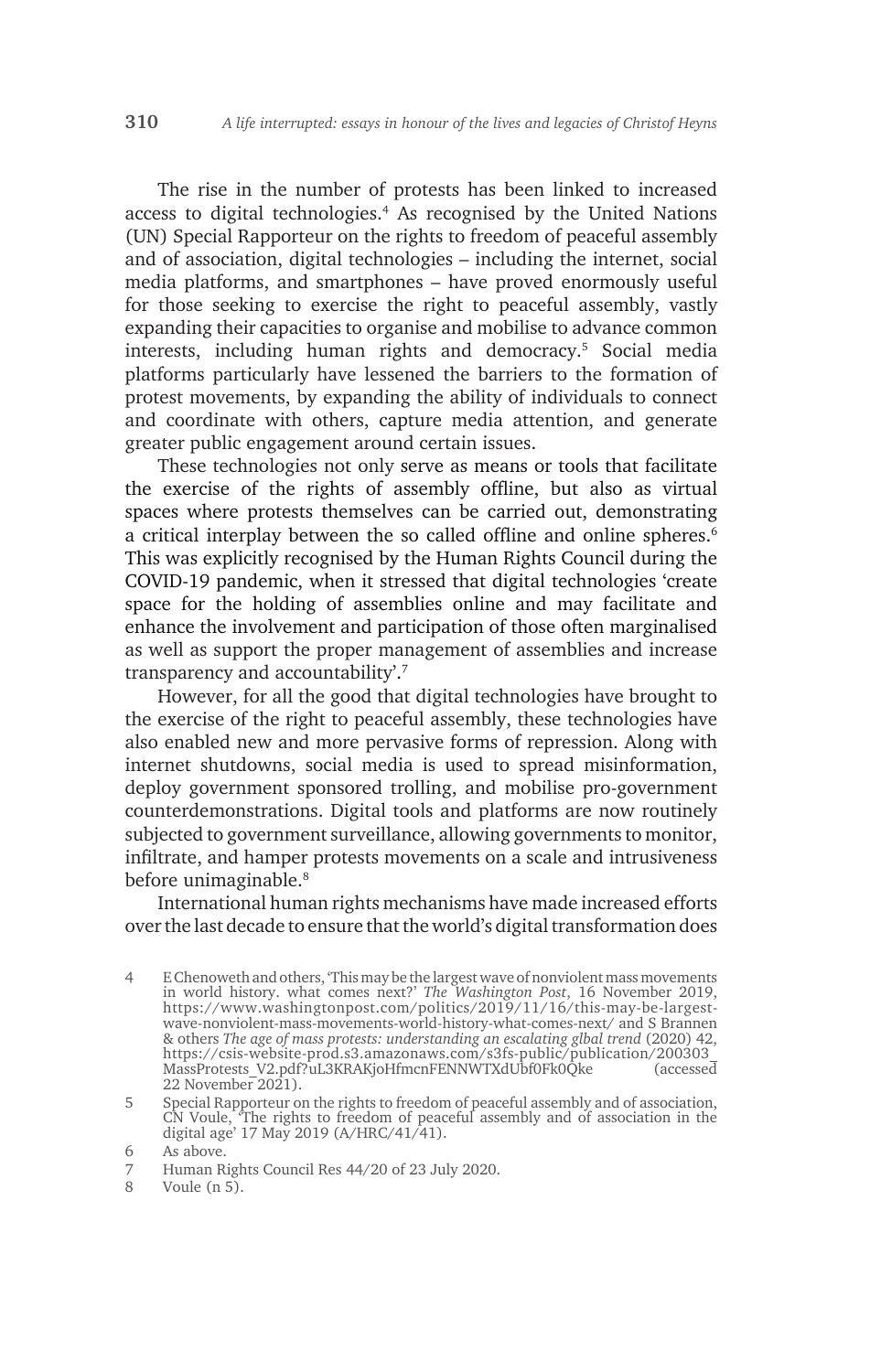not hinder human rights and, rather, empowers all individuals, without discrimination, to achieve their highest potential. The most recent efforts have paid particular attention to the right to peaceful assembly, examining what governments and key stakeholders' obligations to ensure this freedom is respected, protected and fulfilled both online and offline. This essay examines the impact of digital technologies in the enjoyment of the right to peaceful assembly, drawing attention to the digital acceleration set off by the COVID-19 pandemic and the ways by which digital technologies both enabled and curtailed protest action across the world during the health crisis. The authors provide an overview of how international human rights law has responded to these challenges. In particular, it studies the protection afforded to 'online assemblies' by UN human rights mechanisms and analyses emerging threats. The aim of the article is to highlight the need for international law and mechanisms to preserve the right to peaceful assembly to ensure it is protected today and in a future of profound digital transformations.

This essay focuses on state actions and obligations under international human rights law. However, the authors recognise that in the digital era, the right to peaceful assembly is also impacted by the services provided by tech giants. Their impact goes far beyond their role as 'gatekeepers' and determining who can connect and communicate on their platforms. The products, algorithms and policies of these companies, which continue to be largely unregulated, are undermining some of the basic tenets of our democracies, deeply affecting civic space. The authors hope that by laying out states' international human rights law obligations in this field, this article contributes to discussions regarding how to best regulate and make companies accountable.

## **The power of the 'digitally mediated' protest**

In the 21st century, protest and digital technologies have become inseparable. Certainly, these technologies have made it easier, more accessible and affordable to organise and mobilise people in peaceful assemblies for various interests. Online social media platforms and their various capabilities have become essential tools for coordinating and publicising demonstrations, especially for decentralised and leaderless movements. Their role in modern revolutions and social movements, helping participants amplify their narratives and gather domestic and international support, has been largely acknowledged.

The smartphone, as well as photo and livestreaming capabilities, in particular, have enabled individuals to document human rights abuses and government wrongdoings and quickly spark spontaneous and large-scale demonstrations. Some digital tools have also provided important spaces in which civil society can build and strengthen their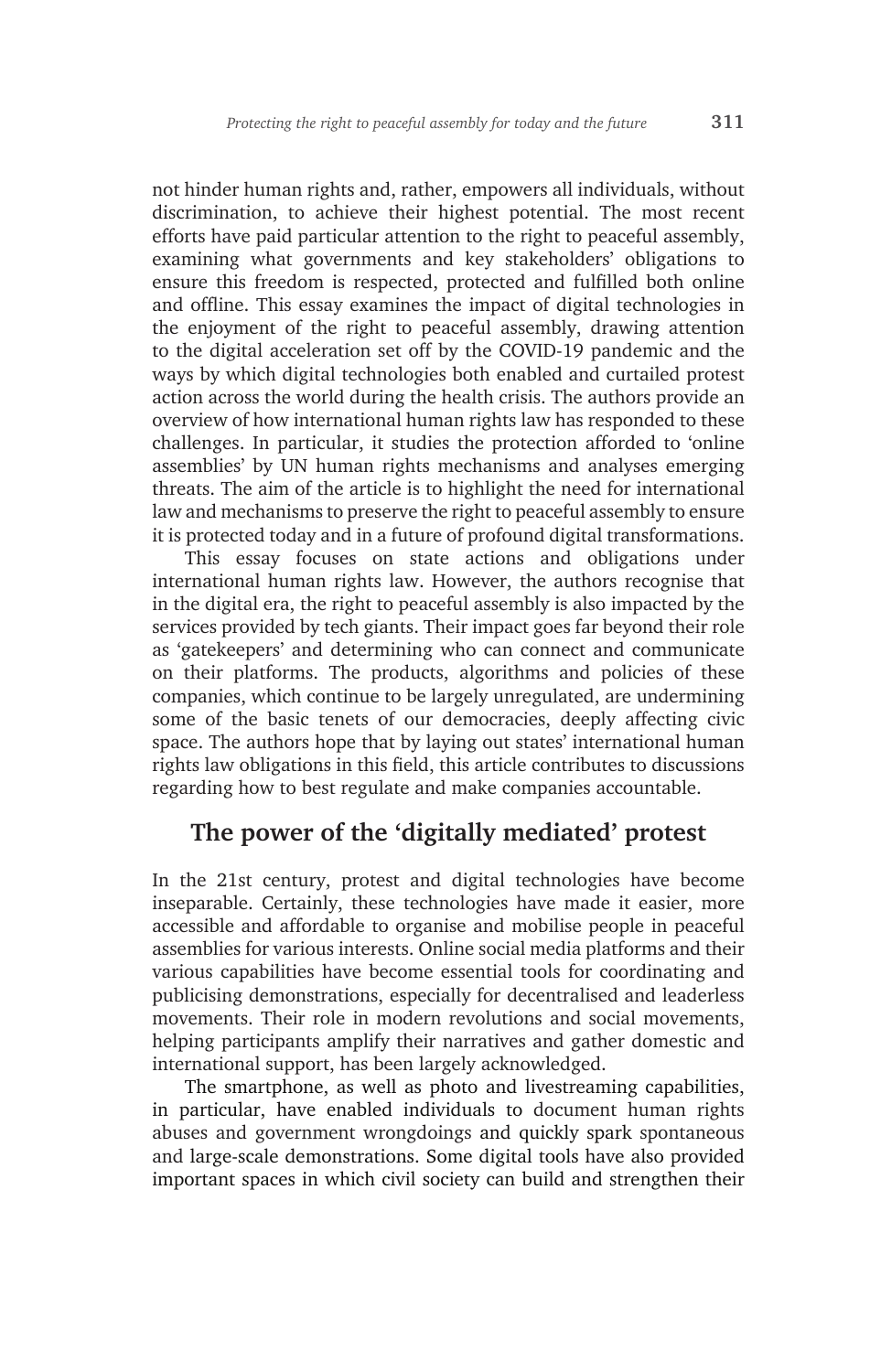networks and connect with like-minded people, a prerequisite for the formation of protest movements.9 Other recognised capabilities include improved security of messaging and social networking platforms that use encryption technology. End-to-end encryption 'enhances the security of civil society groups' digital communication, while also providing tools specifically geared to network organising at the grass-roots level'.<sup>10</sup> As indicated by Turkish American sociologist Zeynep Tufecki:<sup>11</sup>

Digital technologies are so integral to today's social movements that many protests are referred to by their hashtags – the Twitter convention for marking a topic: #jan25 for the Tahrir uprising in January 25, 2011, #VemPraRua ('Come to the streets') in Brazil, #direngezi for Gezi Park protests in Istanbul, Turkey, and #occupywallstreet. Activists can act as their own media, conduct publicity campaigns, circumvent censorship, and coordinate nimbly.

The Armenian #velvet revolution of 2018 that led to the resignation of the Prime Minister Sargsyan and the election of Nikol Pashinyan is a clear example of the potential of digitally mediated protests to achieve political reform and advance democratic values. During his visit to Armenia in 2018, the Special Rapporteur of the rights to freedom of peaceful assembly and of association heard multiple accounts of how social media platforms, live-streaming tools and communication apps had played a key role in the revolution.<sup>12</sup> On 31 March 2018, Pashingyan, then Member of Parliament, initiated a campaign in opposition of the nomination of then Prime Minister Sargsyan, who had been in power since 2007 and had removed constitutional limits to prime minister's terms. Pashinyan announced on Facebook that he would walk 200 km to Armenia's capital Yerevan to protest Sargsyan's nomination and called others to join the movement  $#$ mystep ( $#$ Im Kayl). He posted daily updates and livestreamed the march and was soon joined by hundreds of people. After the movement reached the capital, more demonstrations took place, and the movement grew quickly. Protestors across the country turned to Telegram to communicate and coordinate demonstrations, stressing the importance of ensuring a peaceful movement. According to one account,

the movement communicated mainly information on time, forms and places of action. It enabled protestors to simultaneously protest in diverse places instead of all meeting in a single spot, making it difficult for the police

<sup>9</sup> Office of the Hight Commissioner of Human Rights, 'Impact of new technologies on the promotion and protection of human rights in the context of assemblies, including peaceful protests' 24 June 2020 (HRC/44/24) (OHCHR), paras 7 & 8.

<sup>10</sup> OHCHR (n 9) para 8.

<sup>11</sup> Z Tufecky *Twitter and tear gas: the power and fragility of the networked protest* (2017) 360.

<sup>12</sup> Voule (n 5) para 22; Special Rapporteur on the rights to freedom of peaceful assembly and of association, CN Voule, 'Vist to Armenia' 13 May 2019 (A/HRC/41/41/Add.4), para 65.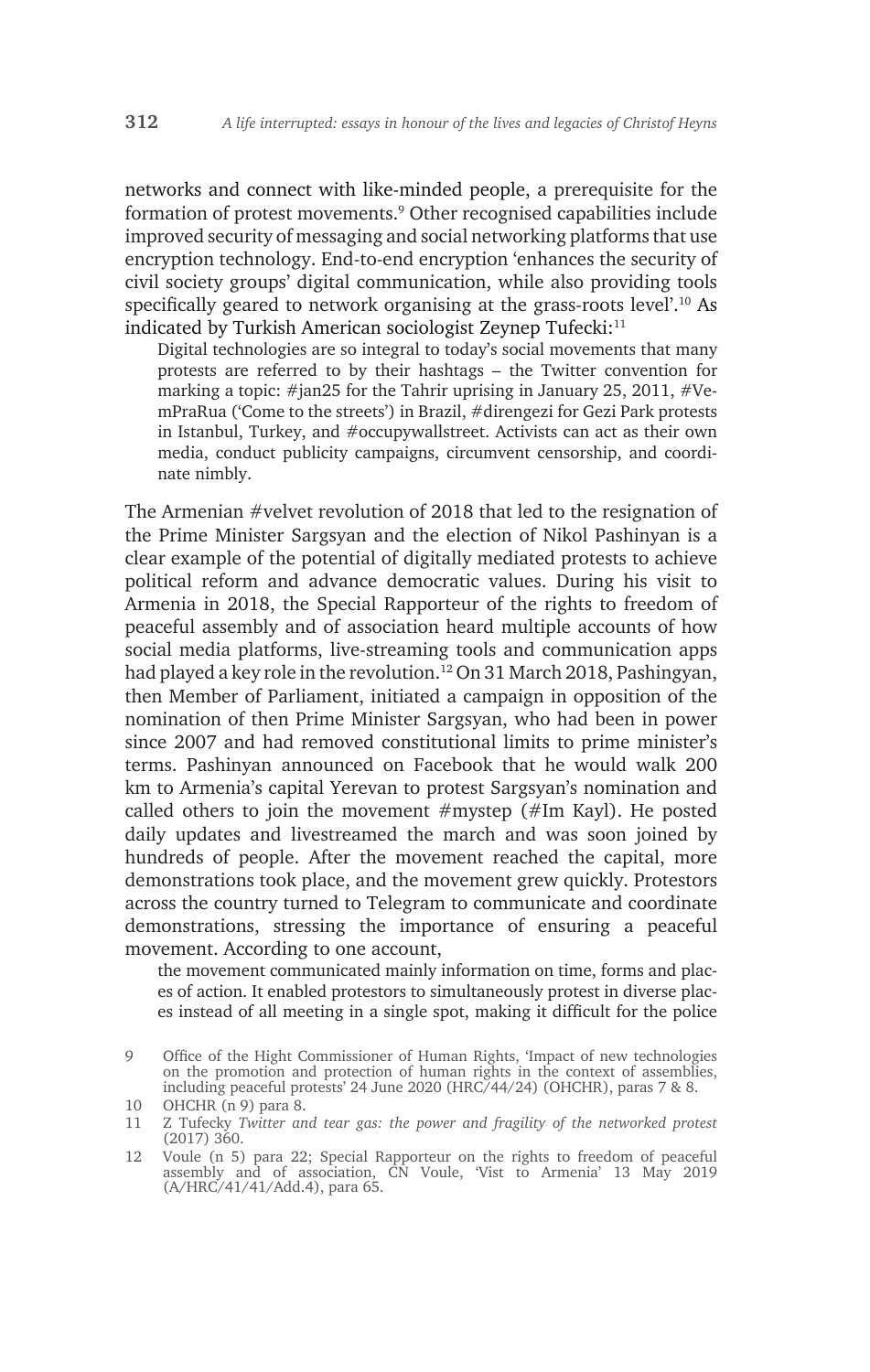to stop protests. Information was also shared on behavior that was not acceptable or which should be avoided. Mantras like 'revolution of love and tolerance' were repeated daily.<sup>13</sup>

Using hashtags such as #velvetrevolution or #rejectserzh, protesters livestreamed demonstrations, including instances of police repression or other critical moments. Pashinyan's release on 23 April 2018, after a weekend detention, was livestreamed increasing social media engagement and sparking street demonstrations. Hours after, Sargsyan resigned. Pashinyan was appointed the new Prime Minister of Armenia on 8 May.14

Some of the most visible social movements over the last few years – the #Black Lives Matter movement, #NiunaMenos, the #MeToo movement, and #FridaysForFuture – have reached millions of supporters globally mostly with the support of social media tools. While beginning in the US, the #BlackLivesMatter protest movement for racial equality spread in many countries around the world, including Nigeria, France, and Indonesia, following the murder of George Floyd by a Minneapolis police officer on 25 May 2020. The murder was filmed and posted on social media by a bystander, ensuing large-scale and transnational protests in 4,446 cities and towns across the world.15

Digital technologies' capabilities are constantly advancing, allowing protesters to continually innovate and shape their tactics to achieve impact.16 The spread and impact of the protest performance 'Un violador en tu camino' (A rapist in your path) by Chilean feminist collective 'Las Tesis' would have been impossible or at least much harder to accomplish without the availability of social media and its video and virality capabilities.17 This was a deliberate effort by *Las Tesis*, whose mission is to make feminist theory available to wider audiences:<sup>18</sup>

The original performance in Chile and its subsequent enactments went viral on social media, and also succeeded in attracting significant attention

- 13 J Lindner 'Armenia's #VelvetRevolution: towards freedom and future' 13 February 2019 https://wpmu.mah.se/nmict191group4/2019/02/13/armeniasvelvetrevolution-towards-freedom-and-future/ (accessed 20 November 2021).
- 14 Freedom House *Freedom of the net 2018 Armenia country report* https:// freedomhouse.org/country/armenia/freedom-net/2018 (accessed 22 November 2021).
- 15 https://www.creosotemaps.com/blm2020/ (accessed 22 November 2021).
- 16 E Mitchelstein & others 'la protesta hoy: los cuerpos, las calles y los medios digitales' *INFOBAE* 19 May 2020 https://www.infobae.com/america/opinion/2020/05/ 19/la-protesta-hoy-los-cuerpos-las-calles-y-los-medios-digitales/ 22 November 2021).
- 17 G Hinsliff 'The rapist is you!: why a Chilean chant is being sung around the world' *The Guardian*, 3 February 2020, available at https://www.theguardian.com/ society/2020/feb/03/the-rapist-is-you-chilean-protest-song-chanted-around-theworld-un-iolador-en-tu-camino (accessed 22 November 2022)
- 18 P Serafini, 'A rapist in your path: transnational feminist protest and why (and how) performance matters' *European Journal of Cultural Studies* 20 April 2020 https://journals.sagepub.com/doi/full/10.1177/1367549420912748 (accessed 22 November 2021).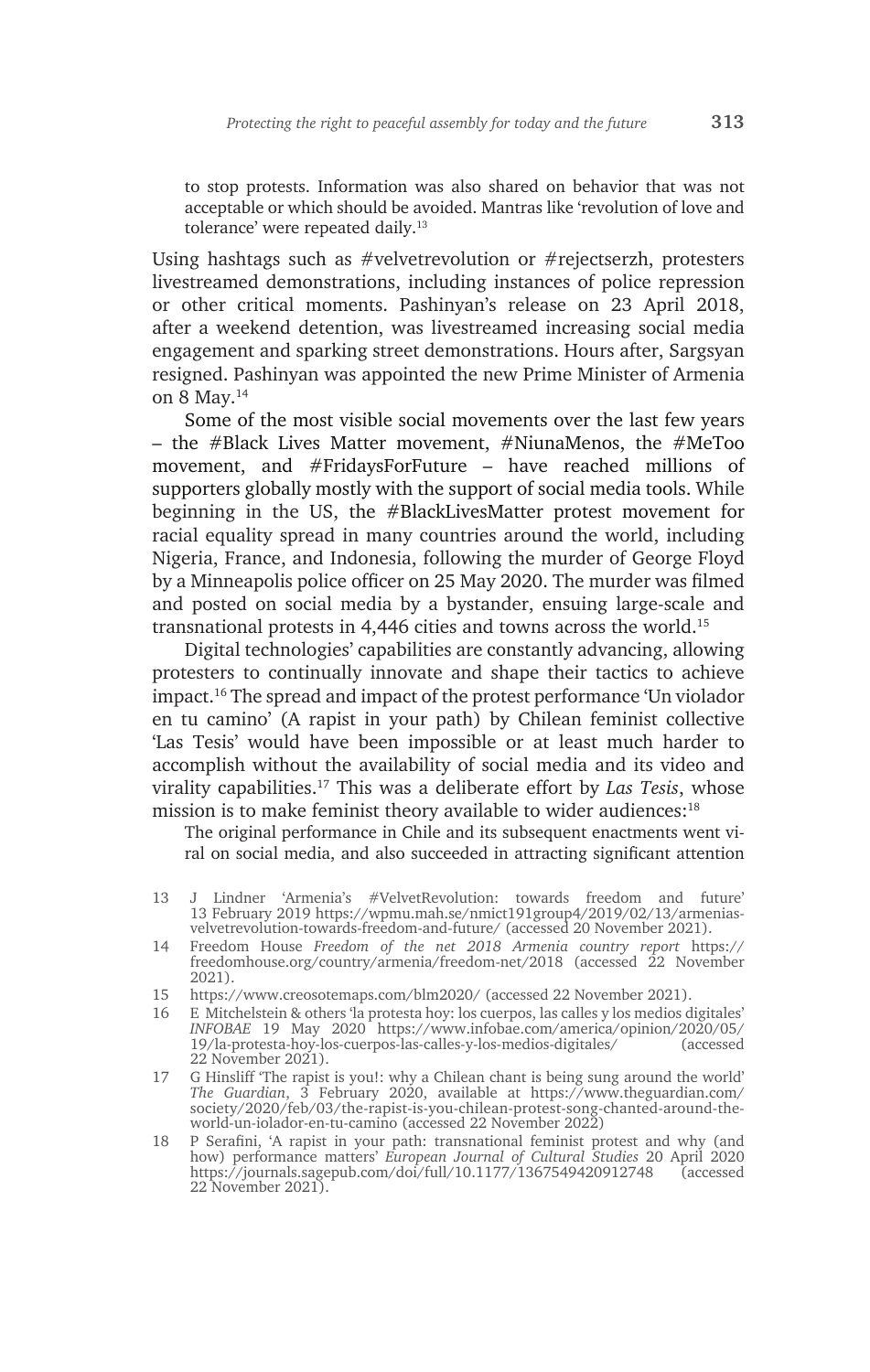from major media outputs. This can in part be attributed to the spectacular value of the performance – large groups of women singing and dancing in unison at landmark locations across the world. But the spectacular quality of the action must not be considered as detrimental or contradictory to its prefigurative value. Rather, this performance action could be thought of as a case of 'ethical spectacle' (Boyd and Duncombe, 2004), in which artists and activists appropriate the communication tools of an intensely mediated society while maintaining processes and values that allow the action itself to be participatory, contextualised and emancipatory.

## **Online protests and the COVID-19 pandemic**

Digital technologies have not only facilitated street demonstrations or in-person gatherings. An 'assembly' has been defined by the mandate of the Special Rapporteur on the rights to peaceful assembly and of association as an intentional and temporary gathering in a private or public space for a specific purpose.<sup>19</sup> An assembly occurs when individuals 'come together and collectively express, promote, pursue and defend common interests'. Digital technologies have allowed for these assemblies to happen in online or among people who are not physically near, in ways before impossible.

Just as street demonstrations, online assemblies have taken multiple forms, depending on protestors' capacity to innovate and harness the capabilities afforded by digital technologies. On social media platforms such as Facebook or Twitter individuals come together to show and promote support for a cause through features such as 'hashtag'. Over a short period of time, these social media conversations can create large networks of communities that would be quite unlikely to occur anywhere offline at that scale. Network maps or hashtags visualisations give us an idea of the size and scale of these online gatherings, much like the photograph of a crowd take by a drone. For example, the  $#$ Metoo movement sparked online assemblies of users sharing personal stories of harassment and discussing the entertainment business. A network graph created by social media researcher Erin Gallagher shows how #Metoo tweets on 16 October 2017 reached 24,722 and created 10,709 communities.20

Some online protests predate social media. The first online blackout as a form of protest was organised on 8 and 9 February 1996 in opposition to the Communication Decadency Act (CDA) in the United

<sup>19</sup> Special Rapporteur on the rights to freedom of peaceful assembly and of association, M Kiai, 'Best practices related to the rights to freedom of peaceful assembly and of association' 21 May 2012 (HRC/20/27), para 24.

<sup>20</sup> 24,722 #MeToo tweets – 16 October 16 to 18 October 2017, https://erin-gallagher. medium.com/metoo-hashtag-network-visualization-960dd5a97cdf (accessed 22 November 2021).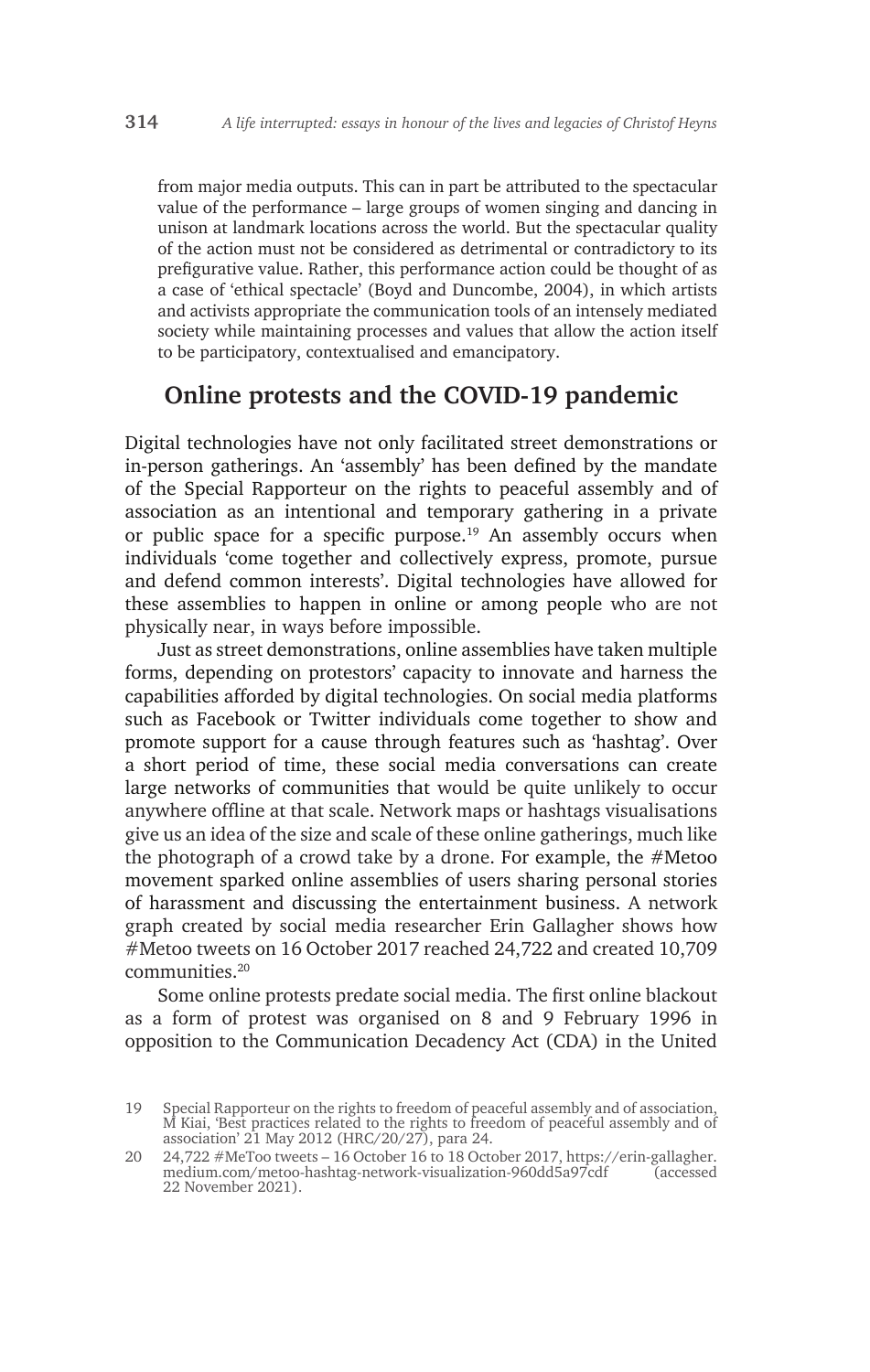States, which was later found unconstitutional.<sup>21</sup> The 'Turn the Web Black' or the 'Great Web Blackout', as the protest was called, was organised by a coalition of free speech advocates and was joined by approximately 1,500 websites who altered their webpages to white text on a black background calling on users to help stop the Act. The blackout also included major online platforms at the time, such as Netscape and Yahoo!, who prevented access to their usual content and replaced it with a black screen and information about how to oppose the CDA.<sup>22</sup> 'Website blackouts' as a form of protest took place again on January 2012 against two major bills in the United States: Stop Online Piracy Act (SOPA) and the Protect Intellectual Property Act (PIPA).<sup>23</sup> Approximately 10,000 online platforms and websites participated in the SOPA/PIPA protests.

While the COVID-19 pandemic did not stop people from taking to the streets to protest, the health crisis did accelerate the world's use of digital tools to carry out essential life activities online, including protests.24 Video conference apps such as Zoom, Skype and Facebook Live provided critical space for work, education and democratic participation and protesters have embraced them to express their demands. In Israel, for example, more than 500,000 people joined a Facebook Live protest against Prime Minister Benjamin Netanyahu's decision to adjourn the parliament, which was seen as preventing effective oversight over the government's management of the coronavirus crisis.25 Similarly, in the United States the Poor People's Campaign organised a full scale virtual rally to protest racism, poverty and inequality in America on June 2020, complete with speakers and live music broadcast.<sup>26</sup> In Hong Kong, activists joined the popular online multiplayer game 'Animal

- 21 https://en.wikipedia.org/wiki/Black\_World\_Wide\_Web\_protest (accessed 22 November 2021)
- 22 NI Kozak 'Fighting for the Internet: online blackout protests and Internet legislation in the United States, 1996-2018' (2018) 21(3) *Media/Culture Journal* https://doi. org/10.5204/mcj.1415 (accessed 22 November 2021).
- 23 Wired 'A SOPA/PIPA Blackout Explainer' 18 January 2012, https://www.wired. com/2012/01/websites-dark-in-revolt/ (accessed 22 November 2021).
- 24 E Chenoweth & others 'The global pandemic has spawned new forms of activism – and they're flourishing' *The Guardian* 20 April 2020 available at https:// www.theguardian.com/commentisfree/2020/apr/20/the-global-pandemic-hasspawned-new-forms-of-activism-and-theyre-flourishing, Amnesty International 'Activism in times of Covid-19' 29 May 2020, available at https://www.amnesty. org/en/latest/campaigns/2020/05/activism-in-times-of-covid-19/; https://www. usip.org/publications/2020/03/nonviolent-action-time-coronavirus (accessed 22 November 2021).
- 25 J Judah 'Israelis take protests online for a digital demonstration against Knesset adjournment' *The Jewish Chronicle* 22 March 2020, https://www.thejc.com/news/ israel/israelis-take-protests-online-for-a-digital-demonstration-against-knessetadjournment-1.498343 (accessed 22 November 2021).
- 26 C-Span 'Poor people's campaign holds a nationwide virtual rally' 20 June 2020, https://www.c-span.org/video/?473188-1/poor-peoples-campaign-holdsnationwide-virtual-rally (accessed 22 November 2021).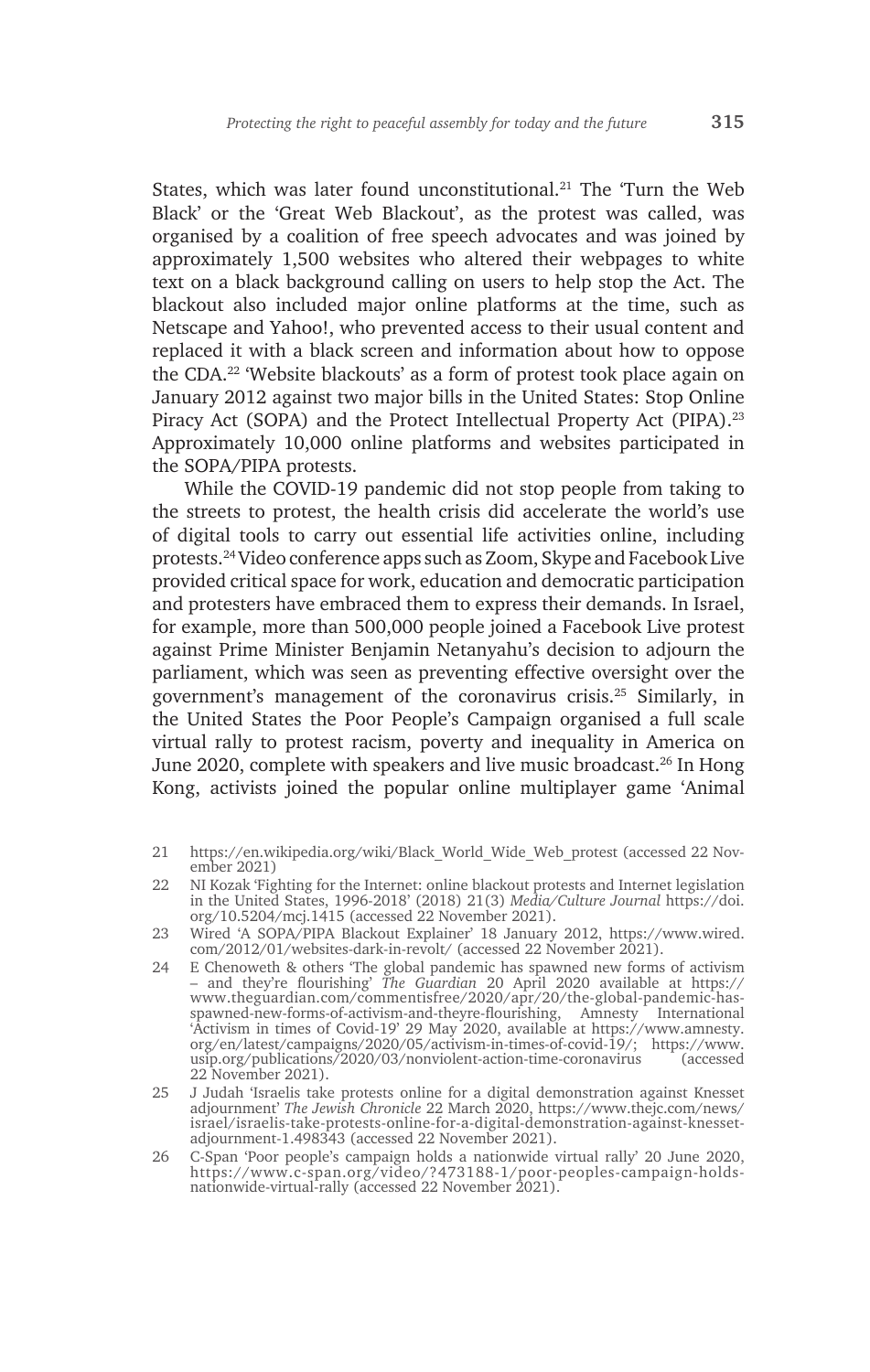Crossing' to join together and express their demands for democracy. In Indonesia, organisers of the Kamisan protest, a silent human rights and social justice demonstration held weekly in front of the presidential palace, conducted gatherings on social media, including livestreaming events on Instagram.27

The global climate movement, who had been very active on the streets during 2018 and 2019, also moved online during the first months of isolation and strict social distance requirements.28 Every Friday, the strikers post photos of themselves holding a sign with a message about the climate crisis along with #DigitalStrike or #ClimateStrikeOnline, and they congregate in large Zoom calls, often with more than 100 people. Activists are also using the digital strikes to create Twitter storms, bombarding companies and people in power with tweets at a set time.<sup>29</sup>

The opportunities discussed above, however, rely on the ability to access and use the necessary digital tools and platforms. Effective exercise of the rights to peaceful assembly in the digital era requires States to ensure accessibility in terms of affordable, secure, reliable, and ongoing access to internet services and various platforms, to counter the digital divide.<sup>30</sup>

States around the world have made continuous progress to ensure global internet accessibility and use. In developing countries, for example, internet usage has grown from 7.7 per cent in 2005 to 44 per cent at the end of 2019. The International Telecommunication Union (IUT) estimates that at the end of 2020, only 51 per cent of the global population were using the Internet, but this proportion increases to over 69 per cent among youth (aged  $15-24$  years).<sup>31</sup> Despite these rapid improvements, digital divides persist. The gap reflects gender

- 27 T Oktavianti 'Online Kamisan: activism goes digital during COVID-19 pandemic' *Jakarta Post* 23 April 2020, https://www.thejakartapost.com/news/2020/04/23/ online-kamisan-activism-goes-digital-during-covid-19-pandemic.html (accessed 22 November 2021).
- 28 R Vinter 'Climate protesters gather in person and online for Fridays for future' *The Guardian* 19 March 2021, https://www.theguardian.com/environment/2021/ mar/19/climate-protesters-gather-in-person-and-online-for-fridays-for-the-future (accessed 22 November 2021) and J Murray 'Climate strikes continue online: "we want to keep the momentum going"' *The Guardian* 22 April 2020, https://www. theguardian.com/environment/2020/apr/22/climate-strikes-continue-online-wewant-to-keep-the-momentum-going (accessed 22 November 2021).
- 29 Murray (n 28).
- 30 This is reflected in the Agenda 2030 for Sustainable Development, which is committed to 'significantly increase access to information and communications technology and strive to provide universal and affordable access to the Internet in least developed countries by 2020' (SDG 9.c) and 'enhance the use of enabling technology, in particular information and communications technology, to promote the empowerment of women' (SDG 5.b).
- 31 International Telecommunications Union *Fact and Figures 2020*, https://www. itu.int/en/ITU-D/Statistics/Documents/facts/FactsFigures2020.pdf (accessed 22 November 2021).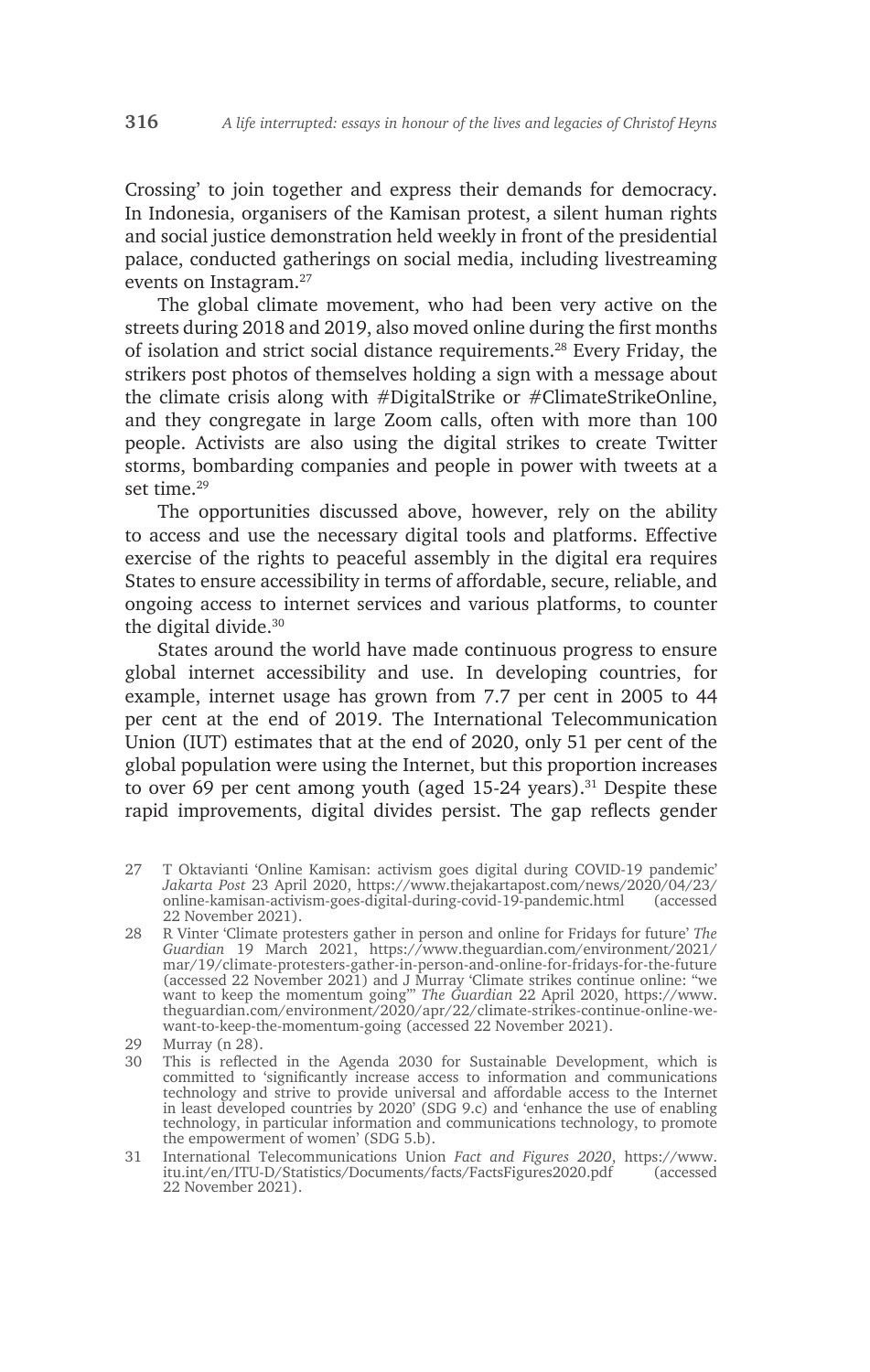inequalities, and disparities between and within countries, with Africa remaining the region with the lowest rate of internet use. The consequence is that many individuals and communities are excluded from the opportunities brought by digital technologies in ways that help them exercise the right to peaceful assembly, which – in an increasingly digital future – threatens their ability to defend other human rights and uphold the effective functioning of participatory democracy.

This was made strikingly evident during the COVID-19 pandemic, when physical gatherings were severely restricted and access to and use of the internet became indispensable.32 The digital divides also increased inequality in the education during COVID-19 as children coming from poor families with no internet facilities had very limited access to online courses, demonstrating that the internet is a prerequisite for enjoyment of human rights today.

## **Persistent and new forms of repression**

Unsurprisingly, these past decades also featured some of the fiercest brutality against peaceful protests. Because these movements can be so powerful and persistent, governments are responding with ongoing violent crackdowns and protest criminalisation efforts. And it is precisely because digital technologies have been so successful in motivating people to be engaged politically and join protests that governments are increasing restrictions against them.

Indeed, many protest movements have been met with increased state repression. The Special Rapporteur on the rights to freedom of peaceful assembly and of association has documented several trends in violation of human rights of individuals seeking to organise and join peaceful protests offline and online. The most immediate threat continues to be violence and attacks. The use of excessive and arbitrary use of force by security forces, including live ammunition, during peaceful protests is all too common. Security forces from across the world are responsible for killing hundreds and seriously injuring thousands of protestors every year. For many of these protests, the government deployed the military to disperse protesters, increasing the risk of human rights abuses. In Sudan, for example, human rights experts estimate that security forces killed dozens of people during the June 2019 protests.<sup>33</sup> In Iran, credible reports indicate that as many as

<sup>32</sup> Special Rapporteur on the rights to freedoms of peaceful assembly and of association, CN Voule 'States responses to COVID-19 threat should not halt freedoms of assembly and association' April 2020, https://www.ohchr.org/EN/ NewsEvents/Pages/DisplayNews.aspx?NewsID=25788&LangID=E (accessed 22 November 2021).

<sup>33</sup> https://www.ohchr.org/EN/NewsEvents/Pages/DisplayNews.aspx?News ID=24689&LangID=E (accessed 22 November 2021).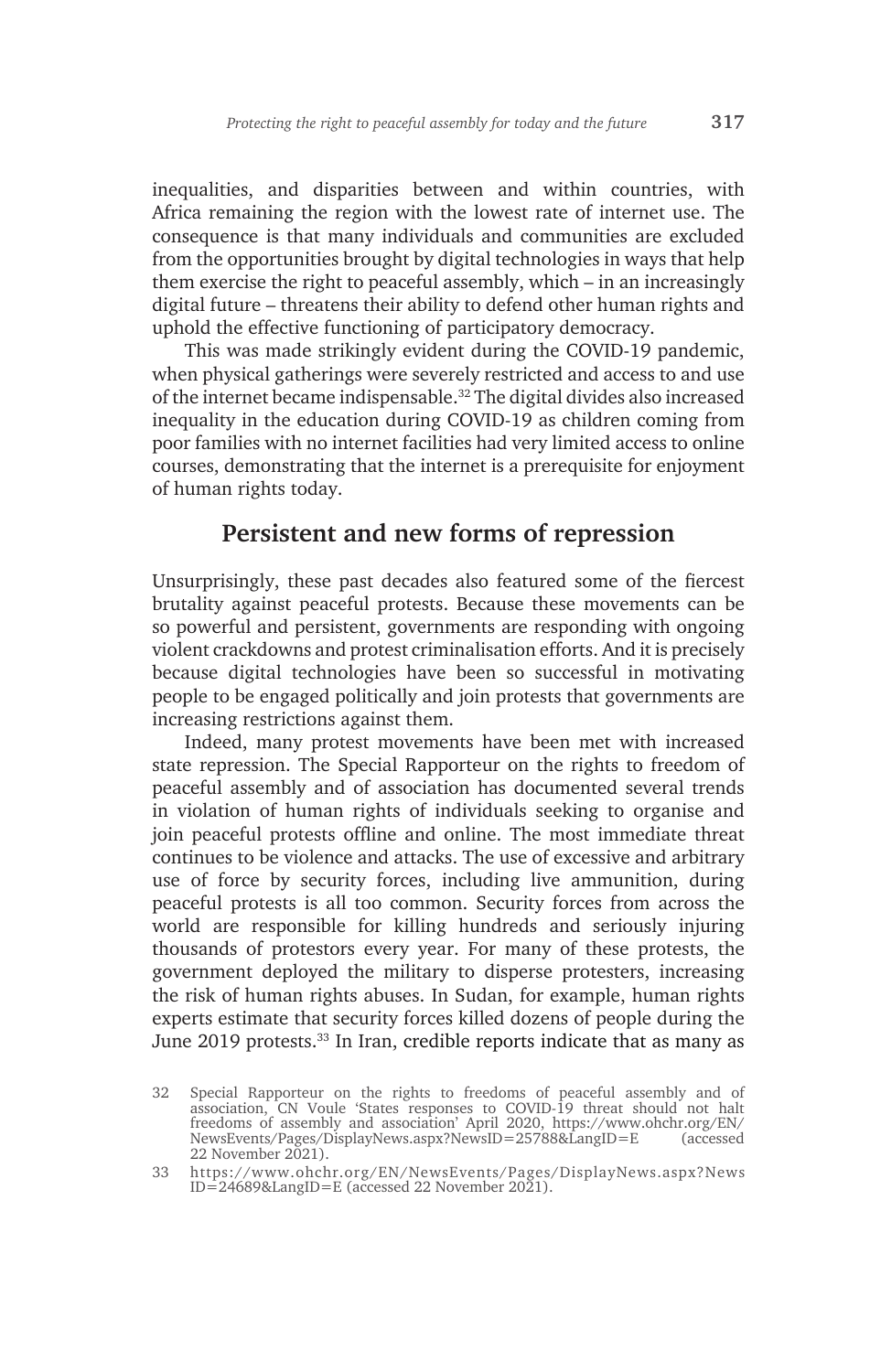304 people were killed in November 2019, yet unconfirmed reports totaled the deaths to 1,500 people. The violent crackdown against the protests in Myanmar during 2020 resulted in over 500 people killed by security forces.34 Accountability for these atrocities has been either slow or non-existent. When not using live ammunition, protestors face risks of being severely injured by the indiscriminate use of less lethal weapons, with reports of protestors and journalists losing sight when impacted with rubber bullets in countries such as Brazil, the United States and Chile.<sup>35</sup> Mass arrests without charge and mistreatment, including rape, are sadly a frequent police tactic to intimidate people and communities into silence. Chillingly, security forces are not the only actors promoting state violence. Paramilitaries forces or counter protestors that act with state support also engage in attacks against demonstrators, further obscuring accountability.

States have for long resorted to criminal law and censorship to suppress dissent, adapting to new contexts and technological innovation to exert control over the free flow of information. In the digital era, these efforts are directed at curtailing the access and use of internet and digital technologies. For example, during the last decade we have seen more and more laws restricting the access and use of digital tools -social media platforms and messaging apps in particular – being adopted and used globally. These laws are often drafted in vague and ill-defined terms, risking arbitrary or discretionary application. They also impose heavy penalties, including prison sentences. Cybercrimes laws in particular, have been invoked to open investigations against demonstrators for allegedly spreading false propaganda or hate speech online.

Internet shutdowns – or the intentional disruption of digital communications rendering them inaccessible to people and communities living in a particular area – are also growing globally, becoming one of the major threats to peaceful protests in the digital era. The #KeepItOn Coalition has recorded at least 768 government-ordered internet disruptions in about 63 countries since 2016, with a total of about 242 internet shutdowns directed at suppressing peaceful assemblies and elections.36 But it is not only the growth in the number of internet shutdowns during demonstrations that is a concern. Shutdowns are

<sup>34</sup> Special Rapporteur on the rights to freedom of peaceful assembly and of association, CN Voule, 'Ending Internet shutdowns: a path forward' 15 June 2021 (A/HRC/47/24/Add.2), para 35.

<sup>35</sup> B McDonald 'A bullet to the eye is the price of protesting in Chile' *The New York Times* 19 November 2019 https://www.nytimes.com/2019/11/19/world/americas /chile-protests-eye-injuries.html (accessed 22 November 2021); M Kelly & others 'Partially blinded by police' *The Washington Post* 14 July 2020 https://www. washingtonpost.com/investigations/2020/07/14/george-floyd-protests-policeblinding/ (accessed 22 November 2021).

<sup>36</sup> Voule (n 34) para 23.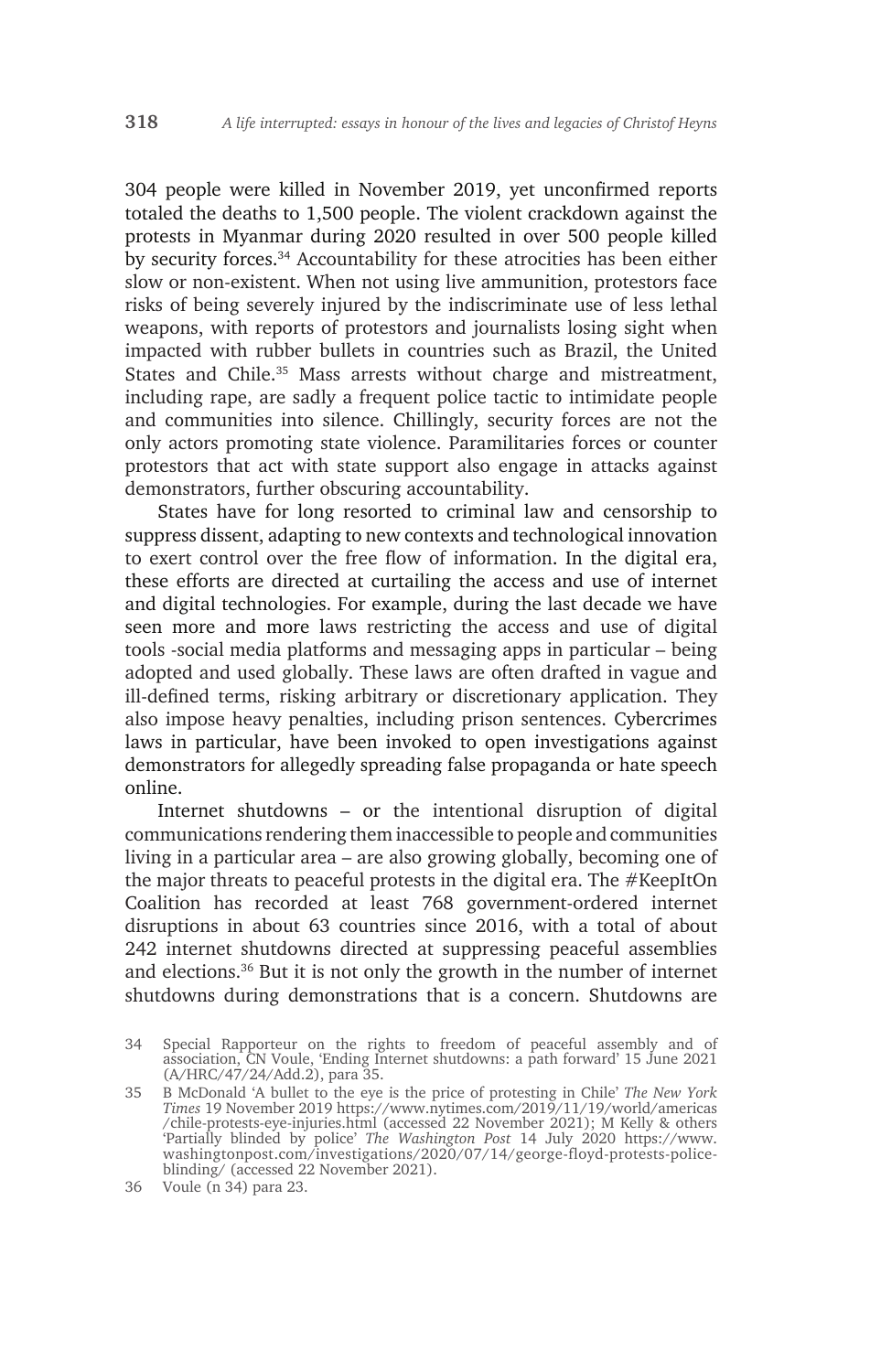also increasing in length, scale, and sophistication. The year 2020, for example, saw the longest shutdowns ever registered, with Bangladesh adopting a mobile internet blackout for 355 days in the Cox's bazar refugee camps, in retaliation against Rohingya refugees for staging a peaceful demonstration commemorating the anniversary of the Myanmar military's ethnic cleansing campaign in Rakhine State. More and more governments are implementing harder to detect and targeted network disruptions, such as bandwidth throttling, which deliberately reduces Internet speeds, making the internet effectively unusable for protest activity, preventing the circulation of photos and videos.<sup>37</sup>

Some states have also harnessed digital technologies themselves as tools for curtailing peaceful protests. A discernible trend is the targeting of activists and protest leaders with increasingly sophisticated surveillance tools or spyware capable of hacking into and watching in real-time their communications, location and activities. Detection and attribution of responsibility for this kind digital surveillance is extremely difficult. Thus, the extent of their use by governments around the world is still largely unknown. Well-documented reports by civil society and media, for example, have shed light on states' use of Pegasus spyware suite to place activists under surveillance.<sup>38</sup> The Pegasus spyware suite has been linked to operations against human rights defenders in countries such as Azerbaijan, Bahrain, Hungary, India, Kazakhstan, Mexico, Morocco, Rwanda, Saudi Arabia, Togo and the United Arab Emirates (UAE).39

Documented trends in state surveillance also involve the targeting of congregations or movements of people in public spaces, including demonstrations. Uses of biometric and face recognition technology in public spaces is suspected to be increasing in many countries, yet the public is often unaware. By using these technologies, states treat all individuals moving in public spaces as potential suspects, subverting principles by which prior authorisation on specific targets is needed before surveillance.40 Some governments have extended these surveillance programs on the guise of controlling the pandemic's spread, giving the world a glimpse of what the future might entail if the design, sale and use of these technologies by states are left unregulated.<sup>41</sup>

<sup>37</sup> Voule (n 34) paras 25 & 34.

<sup>38</sup> https://www.amnesty.org/en/latest/press-release/2021/07/the-pegasus-project/ (accessed 22 November 2021).

<sup>39</sup> B Marczak & others (The Citizen Lab) 'Hide and seek: tracking NSO Group's Pegasus Spyware to Operations in 45 countries' 18 September 2018 https://citizenlab. ca/2018/09/hide-and-seek-tracking-nso-groups-pegasus-spyware-to-operations-in-45-countries/ (accessed 22 November 2021).

<sup>40</sup> Voule (n 5) para 56.

<sup>41</sup> ICNL, *COVID-19: the surveillance pandemic* https://www.icnl.org/post/analysis/ covid-19-the-surveillance-pandemic (accessed 22 November 2021).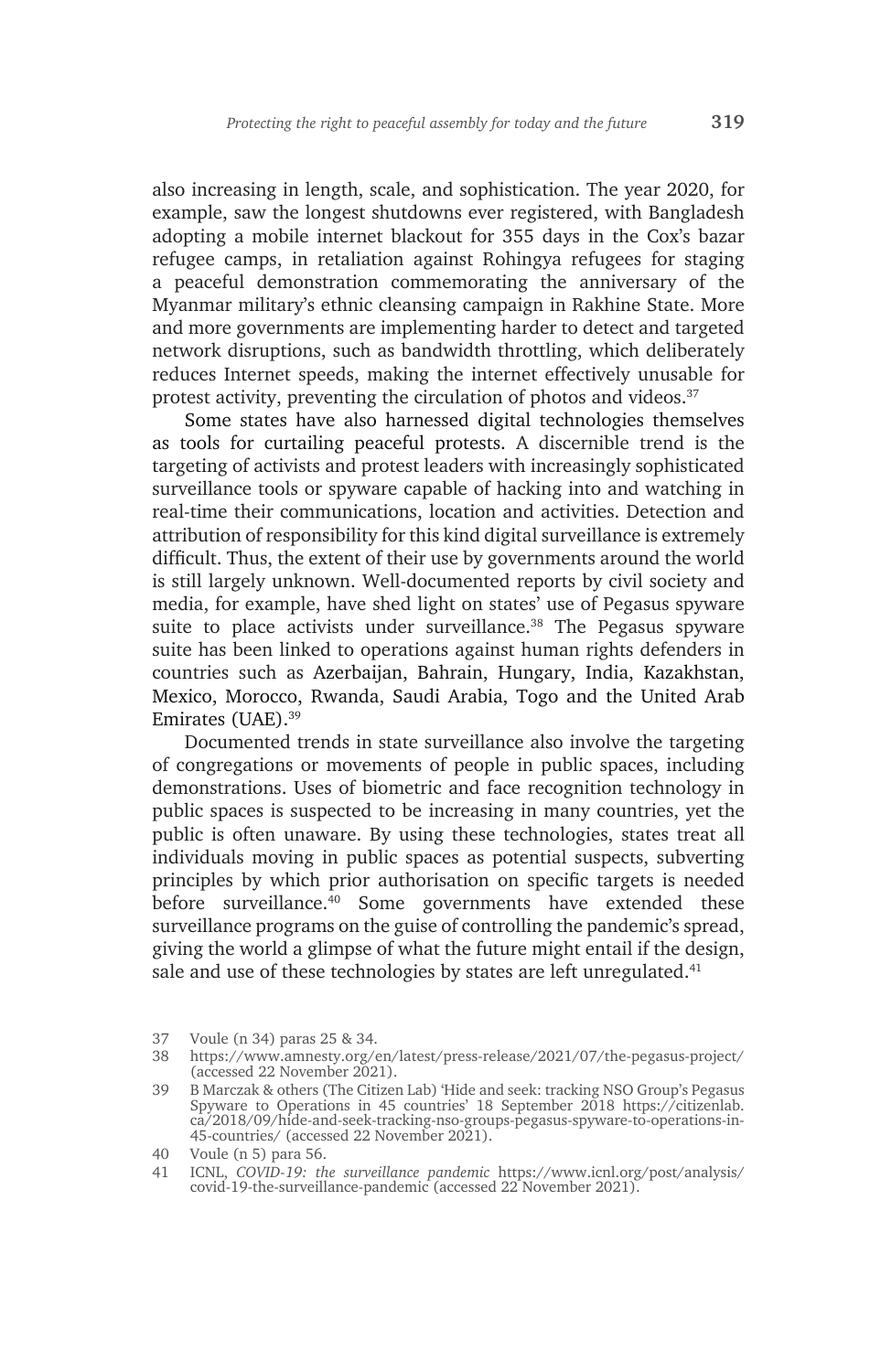### **International norms and standards**

The increased role played by digital technologies in peaceful protests and the rise of state measures limiting the access and use of these technologies by protestors have raised many questions about the extent to which the right of peaceful assembly (article 21 of the International Covenant on Civil and Political Rights (ICCPR)) applies in the digital space. Does the right to peaceful assembly protect 'online assemblies'? Does it protect the use of digital technologies for planning, organising and advertising assemblies or the use of mobile phones and other devices to record assemblies? If so, what distinguishes that protection from that afforded by other related rights such as freedom of expression? What are the state's obligations when it comes to protecting these activities? Do states have an obligation to facilitate 'online assemblies' and access to the internet for assembly purposes? Can states impose restrictions on access to and use of digital technologies to prevent violence during protests? Do participants in peaceful assemblies (online and offline) maintain their right to privacy? What kinds of surveillance might be allowed? Can law enforcement use face recognition surveillance systems during demonstrations? What is the role of private companies that develop, sell or own the technologies being used?

In recent years, international human rights law has strived to provide guidance to governments and other key stakeholders in answering these questions. The following section explores these developments.

#### *A right to online assembly?*

Since 2012, the Human Rights Council has repeatedly underscored that the same rights that people have offline must also be protected online.42 Most importantly, in 2013 the Council explicitly recognised that 'States' obligation to respect and fully protect the rights of all individuals to assemble peacefully and associate freely, apply online as well as offline'.43 The Council emphasised 'the important role of new information and communications technologies in enabling and facilitating the enjoyment of the rights to freedom of peaceful assembly and of association, and the importance for all States to promote and facilitate access to the Internet and international cooperation aimed at the development of media and information and communications facilities in all countries' 44

<sup>42</sup> See Human Rights Council resolution 20/8 of 5 July 2012 and resolutions 32/13 of 18 July 2016, and 38/7 of 17 July 2018.

<sup>43</sup> Human Rights Council resolution 24/5 of 8 October 2013.

<sup>44</sup> As above.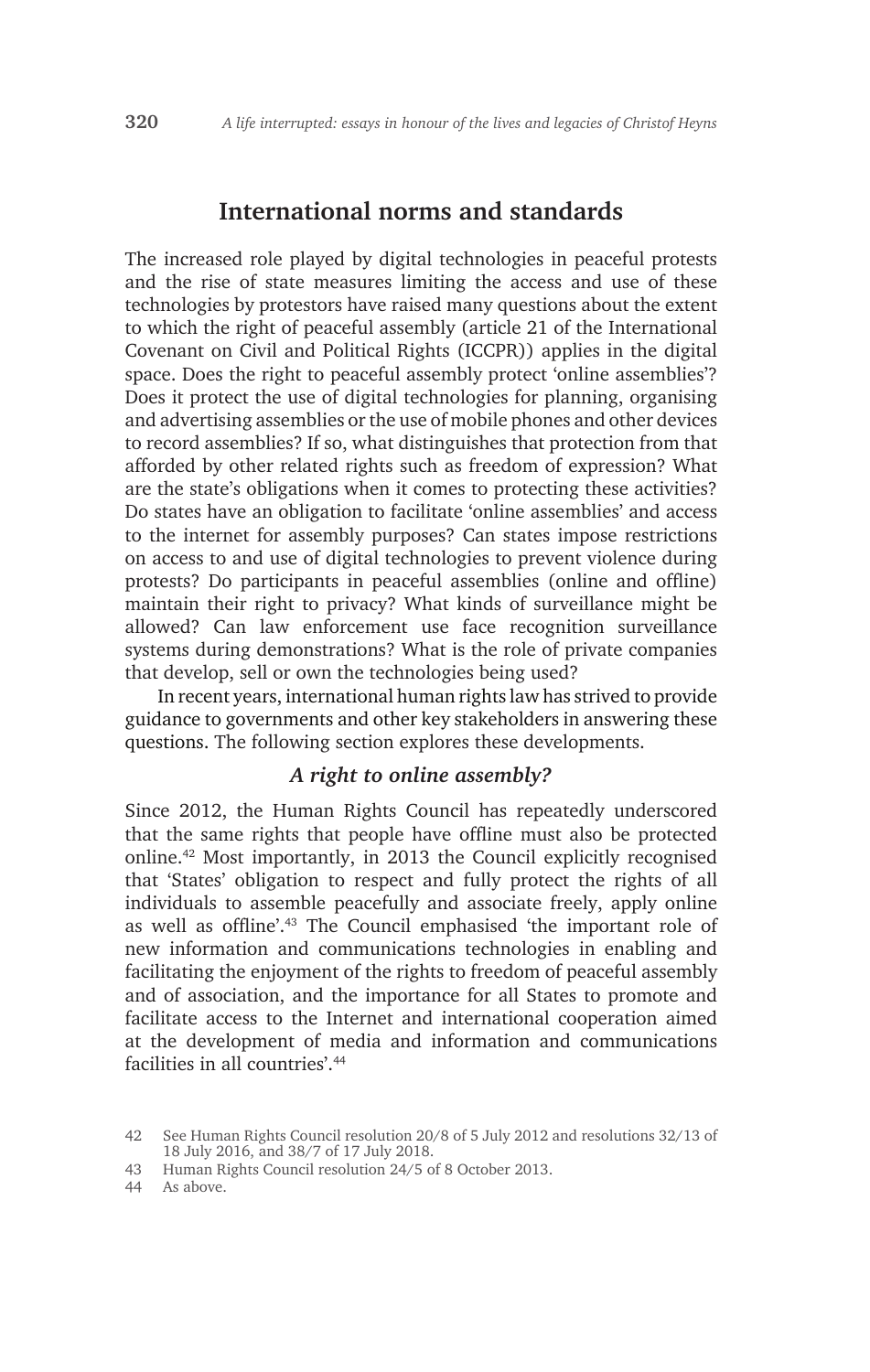Yet, it was not until 2018, in a resolution on the promotion and protection of human rights in the context of peaceful protests,45 that the Council acknowledged that traditional conceptions of what constitutes an 'assembly' were being transformed by the realities of the digital age. The Council recognised that,

although an assembly has generally been understood as a physical gathering of people, human rights protections, including for the rights to freedom of peaceful assembly, of expression and of association, *may apply to analogous interactions taking place online*. 46

This recognition by the Council was the result of years of advocacy efforts by digital rights activists, human rights experts, individuals from marginalised and at-risk communities and the mandate of the Special Rapporteur on the rights to freedom of peaceful assembly and of association, which in previous reports stressed that information and communications technology 'is both a *means* to facilitate fundamental rights offline and a *virtual space* where the rights themselves can be actively exercised'.47 For many, however, questions still remained: Can gatherings that take place online qualify as an 'assembly' under article 21 of the ICCPR? Or do such activities find better protection under related rights, such as freedom of expression? Does it matter if the space where the gathering occurs is privately owned?

In his 2019 report to the Council, the current Special Rapporteur on the rights to freedom of peaceful assembly and of association (and coauthor of this article), Clément Voule, rejected a restrictive interpretation of an 'assembly' as only those that take place in-person or in a physical space. Rather than focusing on complex theoretical discussions like how to define an online gathering, the report looked at practices on the ground and the capabilities being afforded by digital technologies to people seeking to gather. The goal of the report is to provide evidence of how people were innovating and using digital technologies as a space to gather together for specific purposes, including expressing solidarity and protest, thus engaging the right to peaceful assembly. The report concluded that,

by serving both as tools through which these rights can be exercised 'offline' and as spaces where individuals can actively form online assemblies and associations, digital technologies have vastly expanded the capacities of individuals and civil society groups to organize and mobilize, to advance

<sup>45</sup> Human Rights Council Res 38/11 of 16 July 2018.

<sup>46</sup> As above, emphasis added.

<sup>47</sup> Special Rapporteur on the rights to freedom of peaceful assembly and of association, M Kiai – Addendum – Mission to Oman (A/HRC/29/25/Add.1), para 53 (emphasis added).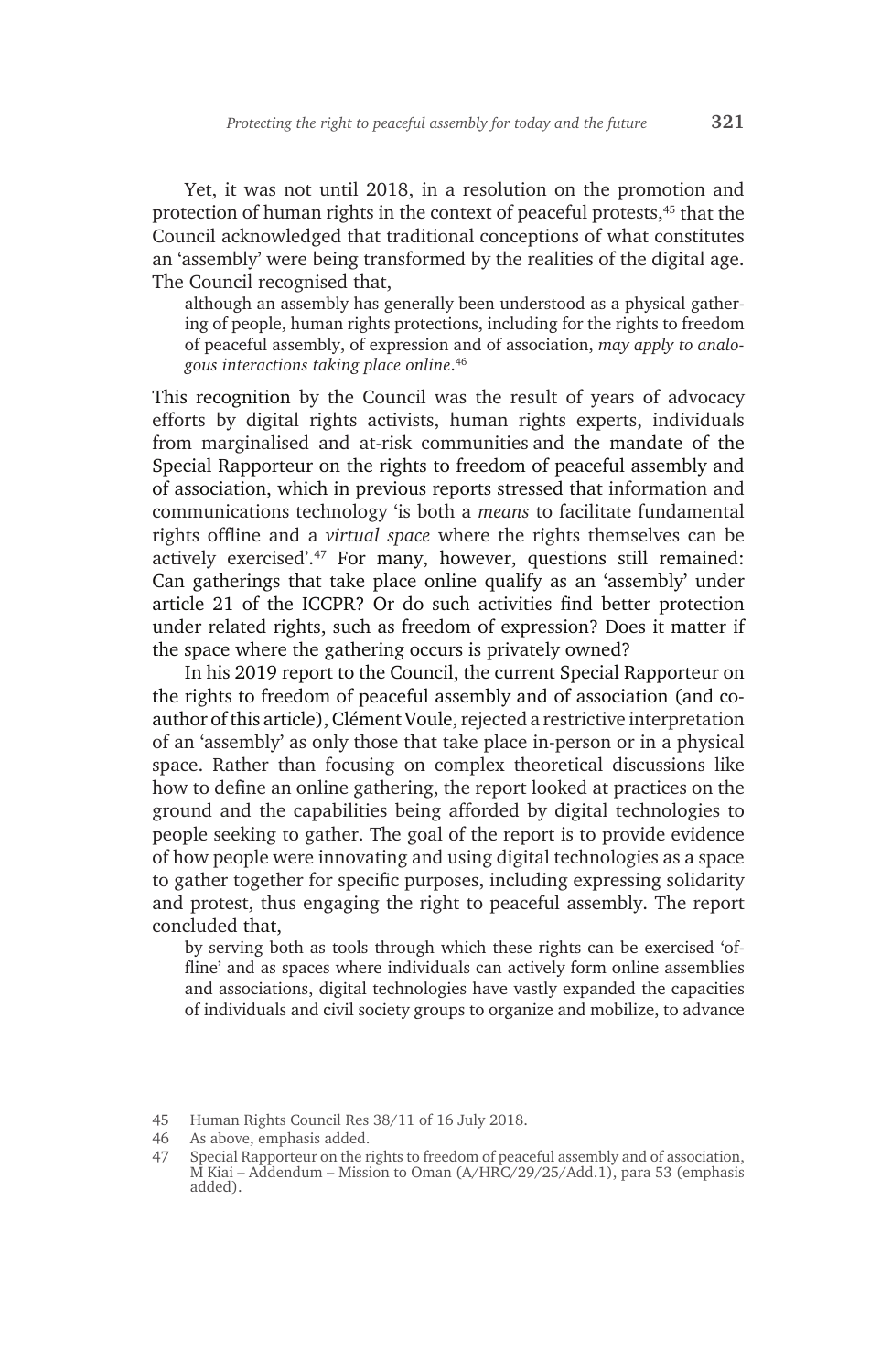human rights and to innovate for social change.<sup>48</sup>

The advantage of focusing on how rights are being exercised in practice rather than on conceptual dilemmas is especially obvious in the context of rapid and unprecedented digital transformation. The digital revolution just began, and its implications on our lives and human rights might not be immediately clear. Thus, it is more useful to look at the dynamic nature of assemblies and recognise the different locations – whether that space is public or private, and physical or virtual – and forms that they take, depending on the levels of internet connectivity in the country, the capabilities of the technology being used and the participants' innovation and tactics. The report recognises that our interpretation of the right to peaceful assembly should be capable of evolving with the historic change under way, in order to ensure the right is protected today and for future generations. As affirmed in the report, 'international law protects the rights of freedom of peaceful assembly and of association, whether exercised in person, or through the technologies of today, or through technologies that will be invented in the future'.49

A year later, the COVID-19 pandemic and its accompanying digital acceleration settled any remaining doubts about how to understand 'online assemblies'. Just months after the pandemic was declared by the World Health Organization, the UN unequivocally recognised that the right to peaceful protests covers its 'online' versions. The Human Rights Council 2020 resolution on the promotion and protection of human rights in the context of peaceful protests explicitly acknowledged that digital technologies 'create space for the holding of assemblies online',<sup>50</sup> and the Human Rights Committee's landmark General Comment 37, on the right to peaceful assembly extended protection to 'online assemblies'. Of course, this breakthrough was ably steered by Christof Heyns, who led the drafting of the General Comment.

The Committee provided clear standards protecting this fundamental freedom for years to come. First, that the right of peaceful assembly 'is more than just a manifestation of freedom of expression'.<sup>51</sup> It constitutes an individual right that is exercised collectively, with both associative and expressive elements.52 Second, the Committee clarifies that 'online assemblies' are protected under 21 of the ICCPR on the right to peaceful assembly: 'Although the exercise of the right of peaceful assembly is normally understood to pertain to the physical gathering of persons, article 21 protection also extends to remote participation in, and

<sup>48</sup> Voule (n 5).

<sup>49</sup> As above.

<sup>50</sup> Human Rights Council Res 44/20.

<sup>51</sup> Human Rights Committee General Comment 37, para 99.

<sup>52</sup> As above.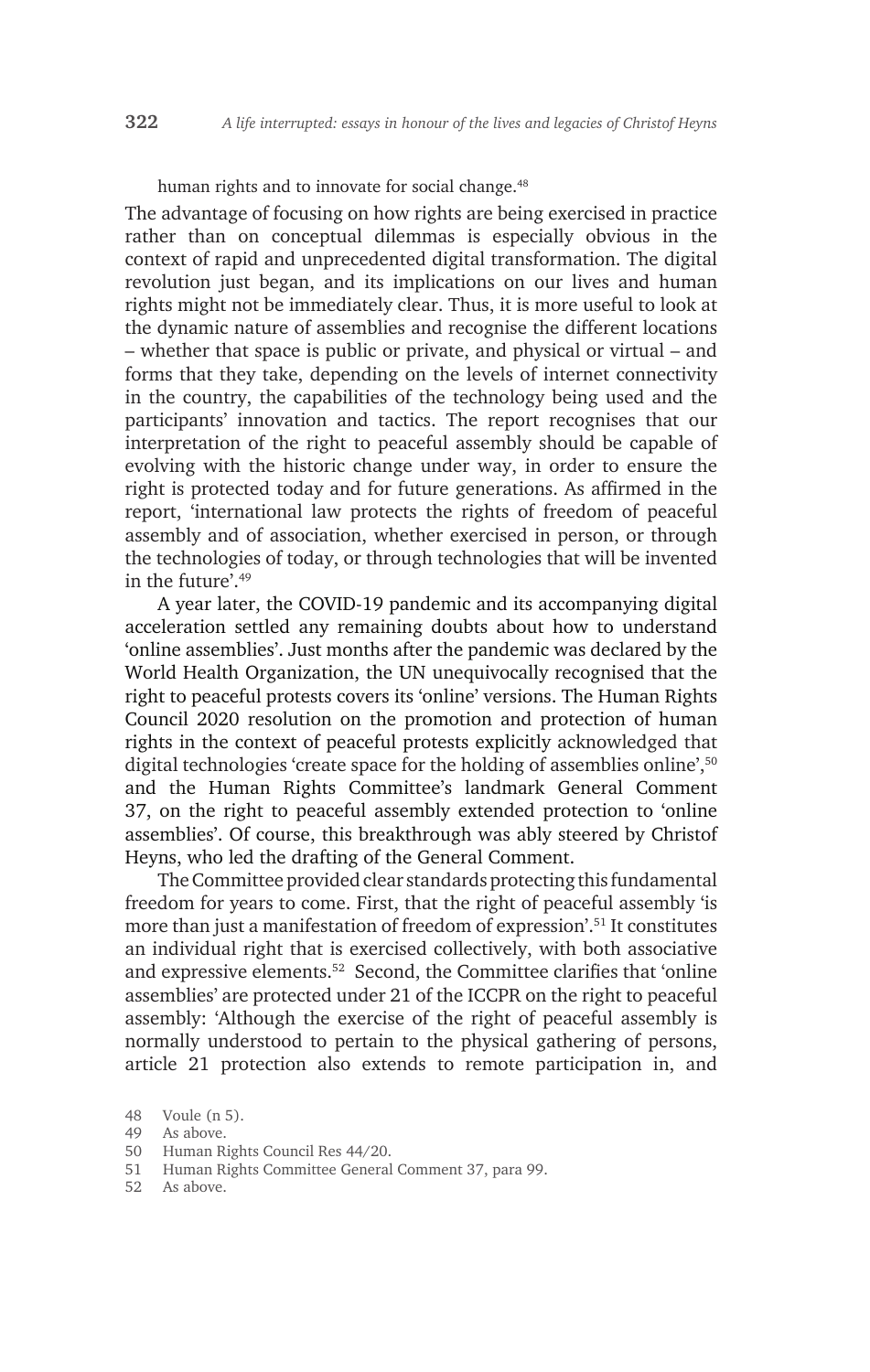organisation of, assemblies, for example online.'53 Third, that article 21 also protects associated activities of an assembly that happens online or otherwise relies upon digital services. These associated activities include

actions such as participants' or organizers' mobilization of resources; planning; dissemination of information about an upcoming event; preparation for and travelling to the event; communication between participants leading up to and during the assembly; broadcasting of or from the assembly; and leaving the assembly afterwards.<sup>54</sup>

Fourth, that understandings of the legal framework under article 21 must evolve over time to ensure effective and long-lasting protection of the right to peaceful assembly. As explained by the Committee,

the way in which assemblies are conducted and their context changes over time. This may in turn affect how they are approached by the authorities. For example, given that emerging communications technologies offer the opportunity to assemble either wholly or partly online and often play an integral role in organizing, participating in and monitoring physical gatherings, interference with such communications can impede assemblies. While surveillance technologies can be used to detect threats of violence and thus to protect the public, they can also infringe on the right to privacy and other rights of participants and bystanders and have a chilling effect. Moreover, there is increased private ownership and other forms of control of publicly accessible spaces and communication platforms. Considerations such as these need to inform a contemporary understanding of the legal framework that article 21 requires.<sup>55</sup>

Finally, that gatherings in private spaces, including privately owned digital platforms, fall within the scope of the right of peaceful assembly. According to the Committee: <sup>56</sup>

The extent to which restrictions may be imposed on such a gathering depends on considerations such as whether the space is routinely publicly accessible, the nature and extent of the potential interference caused by the gathering with the interests of others with rights in the property, whether those holding rights in the property approve of such use, whether the ownership of the space is contested through the gathering and whether participants have other reasonable means to achieve the purpose of the assembly, in accordance with the sight and sound principle.

<sup>53</sup> General Comment 37 (n 51) para 13.

<sup>54</sup> General Comment 37 (n 51) para 30.

<sup>55</sup> General Comment 37 (n 51) para 10.

<sup>56</sup> General Comment 37 (n 51) para 57.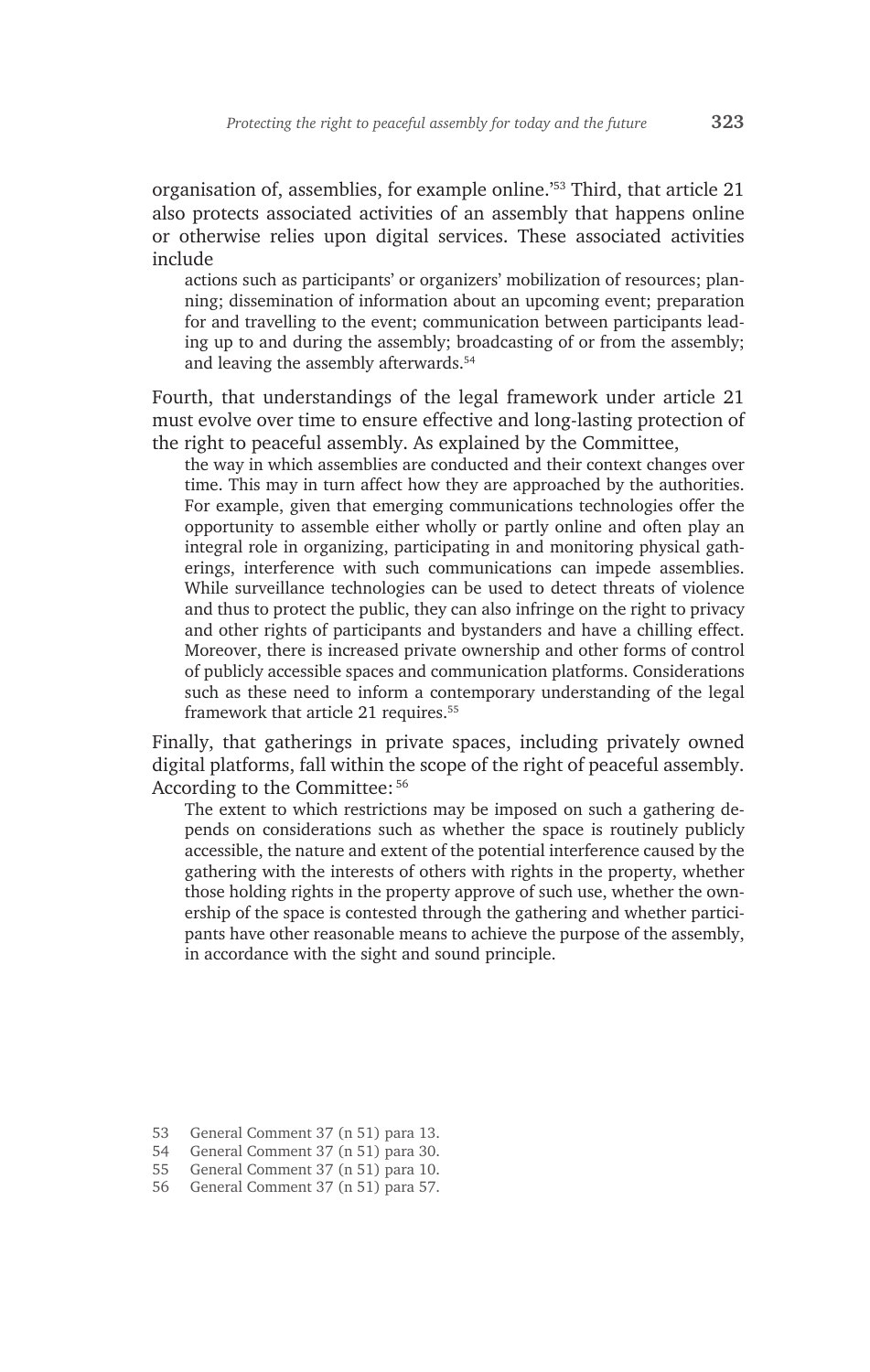#### *State obligations to facilitate online assemblies*

While the right to peaceful assembly is not absolute, restrictions imposed must be provided by law and be necessary 'in a democratic society in the interests of national security or public safety, public order (*ordre public*), the protection of public health or morals or the protection of the rights and freedoms of others'.57 The imposition of any restrictions should be guided by the objective of facilitating the right, rather than seeking unnecessary and disproportionate limitations on it. If imposed, states must ensure that administrative or judicial review that is prompt, competent, independent and impartial are available.<sup>58</sup>

Internet shutdowns, for example, fail to meet these requirements. They have been found to be in clear violation of international law and cannot be justified in any circumstances.<sup>59</sup> In this regard, the Human Rights Committee indicated that States must not 'block or hinder Internet connectivity in relation to peaceful assemblies.'60 Restrictions to privacy or the use of encryption or security technologies must also comply with the above-mentioned requirements. The Committee stressed that the participants of an assembly do not lose their right to privacy because the assemblies are carried out in public, and recognised that the right to privacy may be infringed by the use of surveillance technologies.61 The Human Rights Council affirmed that

technical solutions to secure and protect the confidentiality of digital communications, including measures for encryption and anonymity, can be important to ensure the enjoyment of human rights, in particular the rights to privacy, to freedom of expression and to freedom of peaceful assembly and association.<sup>62</sup>

States not only have a negative obligation to abstain from unduly interfering with the right of peaceful assembly but also have a positive obligation to facilitate and protect this freedom in accordance with international human rights standards. The mandate of the Special Rapporteur on the rights to freedom of peaceful assembly and of association has stressed that this positive obligation includes efforts to ensure connectivity and 'to bridge the digital divides, including the gender digital divide, and to enhance the use of information and communications technology, in order to promote the full enjoyment of human rights for all'.<sup>63</sup>

- 58 HRC Res 44/20.
- 59 Voule (n 34).
- 60 General Comment 37 (n 51) para 34.
- 61 General Comment 37 (n 51) para 62.
- 62 Human Rights Council Res 38/18.
- 63 As above.

<sup>57</sup> Voule (n 5).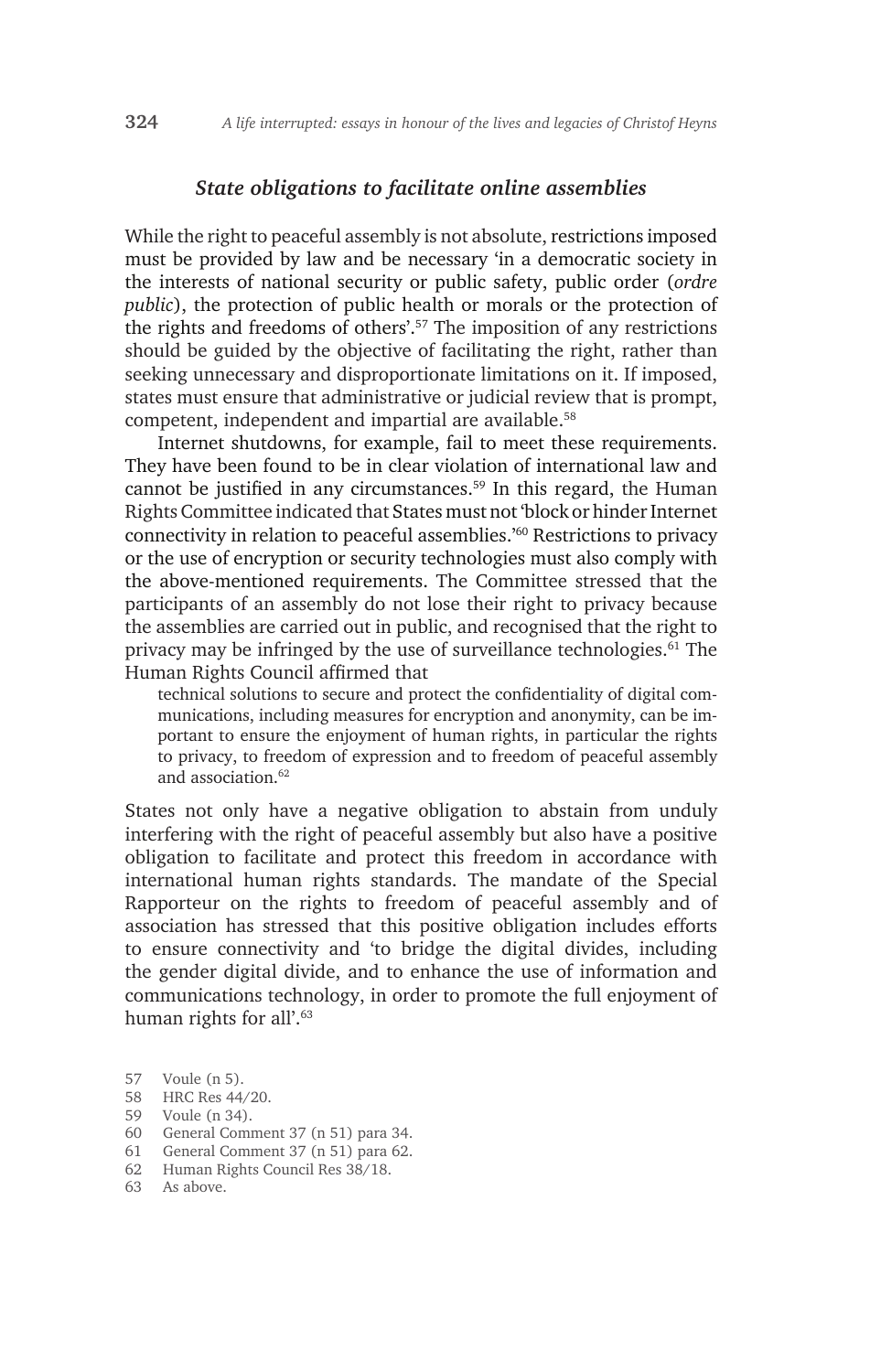The obligation to protect also requires that positive measures be taken to prevent actions by non-state actors, including businesses, that could unduly interfere with the rights. The Human Rights Committee affirmed, for example, as follows: 'States should ensure that the activities of Internet service providers and intermediaries do not unduly restrict assemblies or the privacy of assembly participants.'64 If their right to peaceful assembly online is infringed, the victims should be able to exercise their rights to an effective remedy and obtain redress. In this respect, the Human Rights Council has called on states to 'ensure effective remedies for human rights violations, including those related to the Internet, in accordance with their international obligations'.65

## **Way forward**

The challenge ahead is to ensure that the human rights norms and standards for the protection of the right to peaceful assembly online are respected, including by digital technology companies, and to bring to account those responsible for their violation. In these efforts, the Special Rapporteur on the rights to peaceful assembly and of association has placed emphasis on the following: First, he emphasised that closing the digital divides and ensuring universal access to internet goals should be met within the 2030 Agenda. States should promote and facilitate access to digital technologies, and should not put restrictions on their use for the exercise of the rights to freedom of peaceful assembly and of association. Policies and practices should address equal access to the Internet and digital technologies, the affordability, and participation in the digital age for all, so as to bridge the digital divide.

Second, the Special Rapporteur drew attention to the importance of ensuring access to internet and mobile services are maintained at all times, including during times of civil unrest, elections and peaceful protests. This includes both refraining from shutting down, throttling, or blocking the internet, and repealing any laws and policies that allow for internet shutdowns, while enacting legislation prohibiting and punishing these measures.<sup>66</sup> Notable decisions in this regard are those of the ECOWAS Court of Justice regarding the 2017 shutdowns in Togo<sup>67</sup> and the Indian Supreme Court,<sup>68</sup> while addressing the months'

<sup>64</sup> General Comment 37 (n 51) para 34.

<sup>65</sup> HRC Res 44/20 (n 58).

<sup>66</sup> Voule (n 34).

<sup>67</sup> ECOWAS Court of Justice *Amnesty International Togo, L'Institut des Medias pour la Democratie et les Droit de L'Homme, la Lantere, Action des Crechretiens L'Abolition de la Torture, Association des Victim De Tortut Au Togo, Ligue des Cosnommateurs de Togo, L'Association Togolaise pour l'Education aux Droits de l'Homme et la Democratie, Houefa Akpeda Kouassi v The Togolese Republic* (25 June 2020).

<sup>68</sup> *Anuradha Bhasin v Union of India*, WP (C) 1031/2019 (Supreme Court of India,